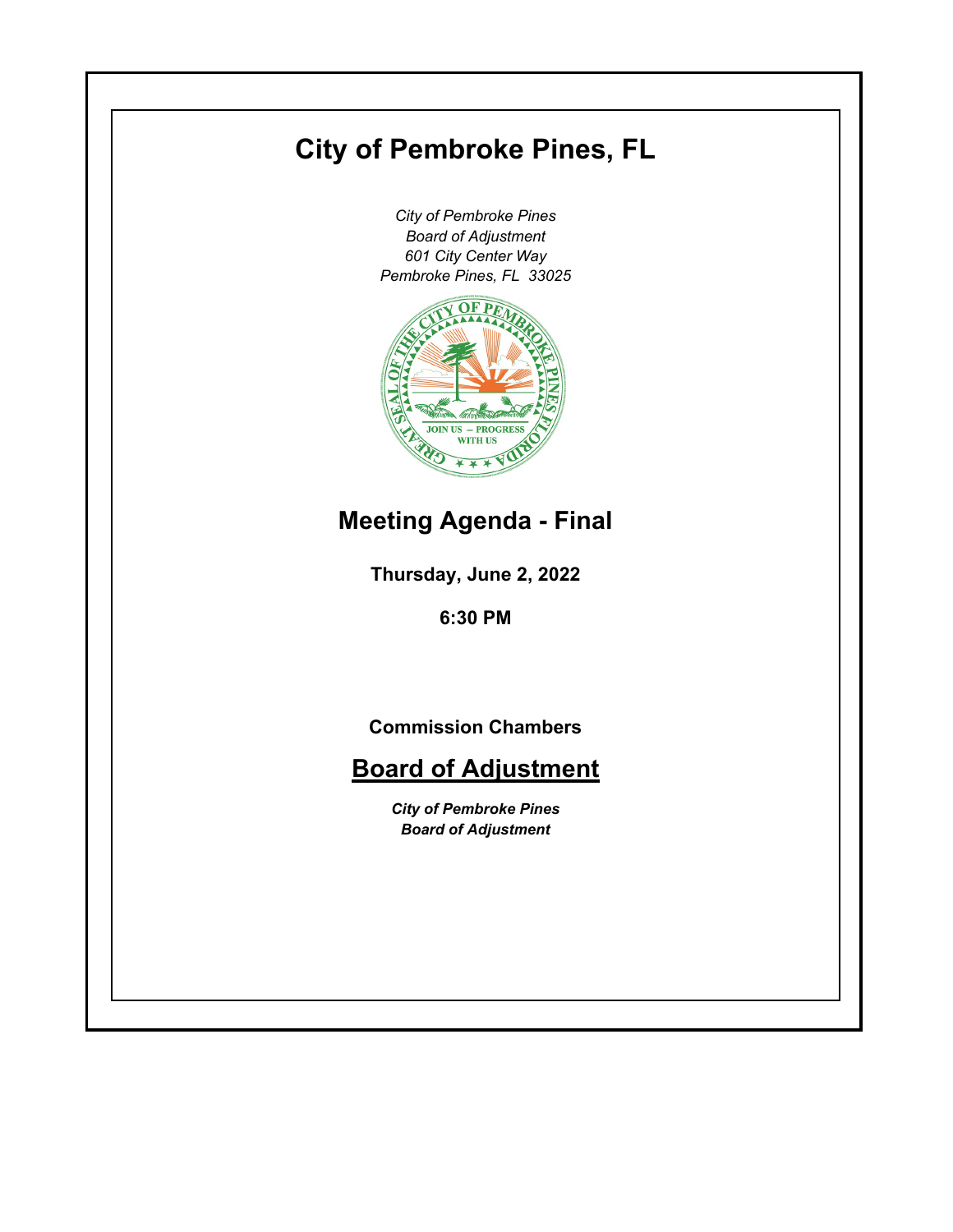# **NOTICE OF MEETING BOARD OF ADJUSTMENT**

*Pursuant to Florida Statutes Chapter 286.011, notice is hereby given that one or more City Commissioners may be present at this meeting.*

# **THIS MEETING WILL BE CONDUCTED IN PERSON BUT WITH THE RECOMMENDED ADHERENCE TO THE SAFETY GUIDELINES OF THE CENTER FOR DISEASE CONTROL (CDC) WITH REGARD TO FACE COVERINGS AND SOCIAL DISTANCING DUE TO THE RECENT COVID-19 PANDEMIC.**

#### **MEETING CALLED TO ORDER**

### **ROLL CALL**

#### **OATH OF OFFICE:**

| 22-0421 | New Member          |
|---------|---------------------|
|         | Victor Abbondandolo |

#### **APPROVAL OF MINUTES:**

| 22-0422             | April 7, 2022                                |
|---------------------|----------------------------------------------|
| <b>Attachments:</b> | 04 07 2022 Board of Adiustment DRAFT Minutes |

# **NEW BUSINESS: VARIANCES:**

| 22-0423             | ZV(R) 2022-10, Sybil Williams; 875 NW 135th Terrace                                 |
|---------------------|-------------------------------------------------------------------------------------|
| <b>Attachments:</b> | ZV(R) 2022-10 Williams (22-0423)                                                    |
| 22-0424             | ZV(R) 2022-11, Luis & Ninoska Rivera, 930 SW 108 Avenue                             |
| Attachments:        | ZV(R) 2022-11 Rivera (22-0424)                                                      |
| 22-0425             | ZV(R) 2022-0012, Alejandro Viamonte, 540 NW 99 Way                                  |
| Attachments:        | ZV(R) 2022-12 Viamonte (22-0425)                                                    |
| 22-0426             | ZV(R) 2022-0013 & 0014, German Hernandez & Yessinia Barban, 750<br><b>NW 85 Way</b> |
| Attachments:        | ZV(R) 2022-0013 & 0014 Barban - Hernandez (22-0426)                                 |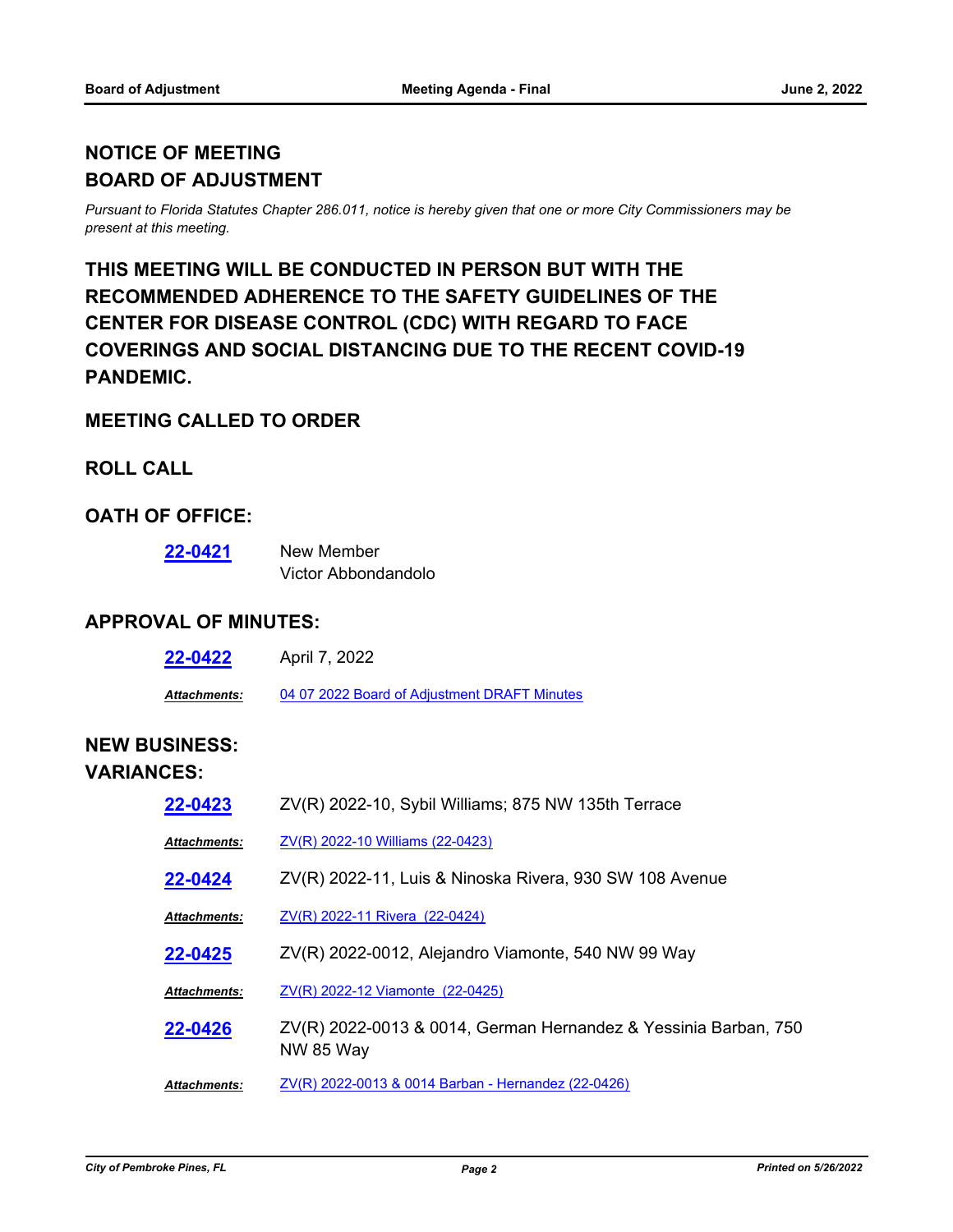**[22-0427](http://ppines.legistar.com/gateway.aspx?m=l&id=/matter.aspx?key=15361)** ZV(R) 2022-0015 & 0016, Joel Oceguera, 7861 NW 11 Court *Attachments:* [ZV\(R\) 2022-0015 & 0016 Oceguera \(22-0427\)](http://ppines.legistar.com/gateway.aspx?M=F&ID=19210a86-839b-4a4c-bb61-373bf7cdd6d2.pdf) **[22-0428](http://ppines.legistar.com/gateway.aspx?m=l&id=/matter.aspx?key=15362)** ZV(R) 2022-0017 - 0019, Laura Hooper, 18930 NW 10 Terrace *Attachments:* [ZV\(R\) 2022-0017 - 0019 Hooper \(22-0428\)](http://ppines.legistar.com/gateway.aspx?M=F&ID=71381d0b-59a5-464a-aee4-a2b475073112.pdf)

#### **EXCUSED ABSENCES:**

#### **ITEMS AT THE REQUEST OF BOARD:**

#### **ITEMS AT THE REQUEST OF STAFF:**

#### **ADJOURNMENT:**

*CITY OF PEMBROKE PINES BOARD OF ADJUSTMENT*

*\_\_\_\_\_\_\_\_\_\_\_\_\_\_\_\_\_\_\_\_\_\_\_\_\_\_\_\_\_*

*Katherine Borgstrom Board Secretary*

#### **MASTER HOMEOWNER ASSOCIATIONS:**

*PER CHAPTER 155.302 (B) OF THE CODE OF ORDINANCES: NO LATER THAN 15 DAYS PRIOR TO EACH MEETING AT WHICH THE BOARD OF ADJUSTMENT, PLANNING AND ZONING BOARD, OR CITY COMMISSION SHALL CONSIDER THE APPLICATION OF THE PETITIONER, OR A QUASI-JUDICIAL PROCEEDING AS DEFINED HEREIN...THE MASTER HOMEOWNERS ASSOCIATION SHALL NOTIFY ALL APPLICABLE SUB-ASSOCIATIONS. MAIL NOTICE SHALL BE PROVIDED BY FIRST-CLASS MAIL.*

#### **MEETING DATES AND TIMES:**

*ARE SUBJECT TO CHANGE. PLEASE VERIFY THE DATE AND TIME WITH THE PLANNING AND ECONOMIC DEVELOPMENT DEPARTMENT, (954) 392-2100, PRIOR TO ATTENDING.*

#### **INFORMATION:**

*INFORMATION REGARDING VARIANCE/INTERPRETATION/APPEAL REQUESTS MAY BE RECEIVED IN THE OFFICE OF THE PLANNING AND ECONOMIC DEVELOPMENT DEPARTMENT, 601 CITY CENTER WAY, PEMBROKE PINES, FLORIDA (954) 392-2110, MONDAY - THURSDAY, BETWEEN THE HOURS OF 7:00 A.M. AND 6:00 P.M.*

#### **AFFECTED PARTIES:**

*ALL AFFECTED PARTIES (A PERSON (OR PERSONS) NATURAL OR CORPORATE, WHO IS THE OWNER OF THE SUBJECT PROPERTY AS LISTED IN THE RECORDS OF THE BROWARD COUNTY PROPERTY APPRAISER, OR WHO RESIDES IN OR OPERATES A BUSINESS WITHIN 500 FEET OF THE SUBJECT PROPERTY) MAY APPEAR AT SAID PLACE AND TIME TO BE HEARD AND TO PRESENT THEIR EVIDENCE, BRING FORTH WITNESSES, AND CROSS-EXAMINE WITNESSES PROVIDING THEY NOTIFY AND FILE THE REQUIRED FORMS PROVIDED BY THE CITY CLERK'S OFFICE AT LEAST SEVEN CALENDAR DAYS PRIOR TO THE PROCEEDINGS.*